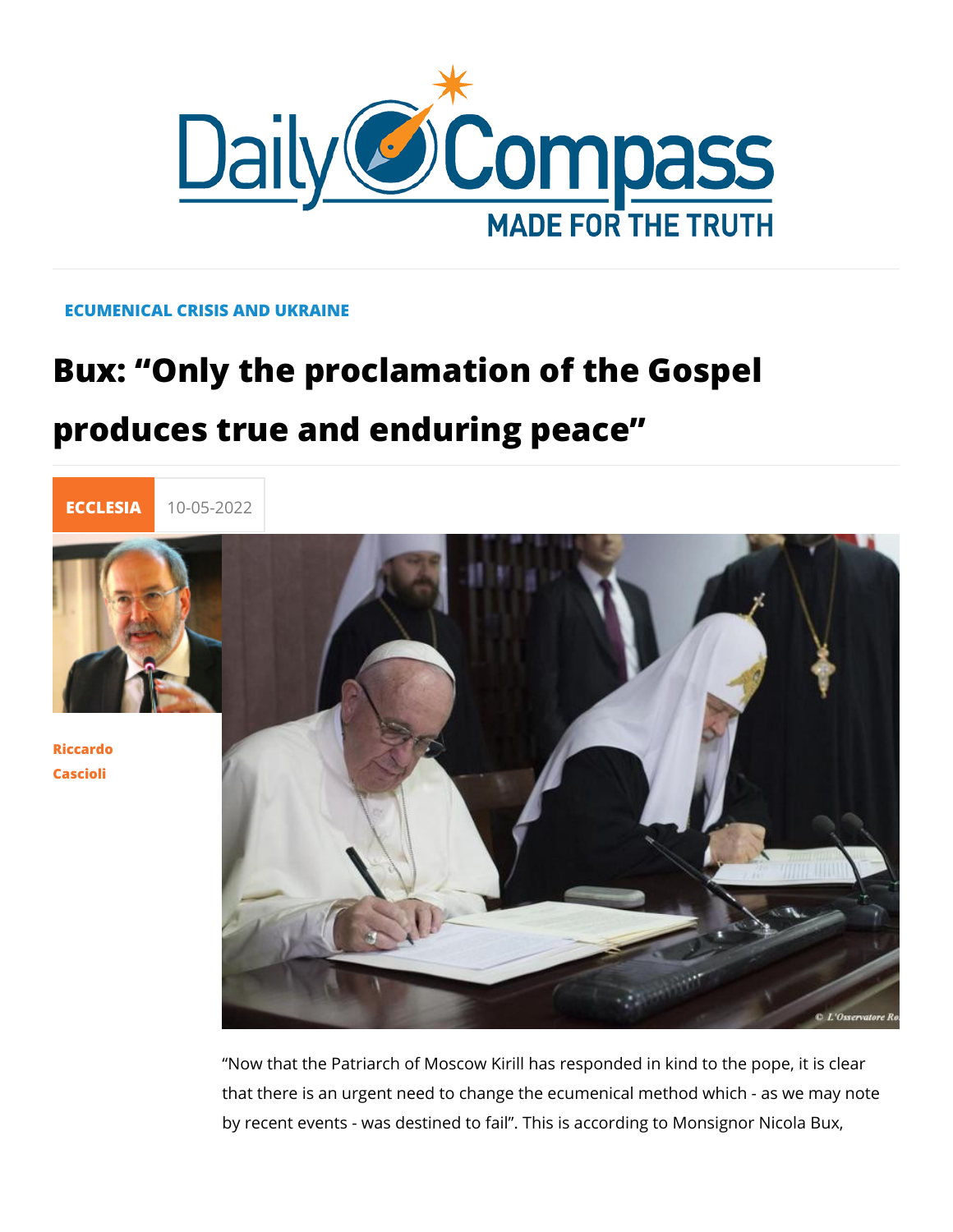theologian and professor of Oriental Liturgy and Theology of the Sacraments, as well as consultant of various Vatican Congregations during the Pontificate of Benedict the XVI. Monsignor Bux, who is well acquainted with the Orthodox world, has kindly accepted to be interviewed by the Daily Compass, at the moment of an historic deterioration of the relationship between the Holy See and the Patriarchate of Moscow.

**Pope Francis – who, at the beginning of the conflict had chosen to maintain a prudent distance** in order to avoid damaging the fragile relationship between the Patriarchate of Moscow Kirill (a patiently nurtured reconciliation culminating in the Havana encounter of February 2016) and the Holy See, has gradually taken a harder position towards the Patriarchate of Moscow. With the advancement of the war, in fact, due to Kirill's position, which openly supports the war instigated by the Russian president Vladimir Putin, it has become increasingly more embarrassing for Pope Francis. After having recently cancelled the second encounter organised for this summer in Jerusalem, Pope Francis also spoke strong words in his interview with the Italian newspaper Corriere della Sera, as he recalled his zoom conversation with Kirill last March.

**The Patriarchate of Moscow, according to Francis**, spoke for twenty minutes, listing all of the reasons justifying the invasion, and the response of the pope was an invitation to avoid using political terminology, speaking rather with the language of Jesus, and to avoid becoming Putin's "altar boy". Obviously, the response of the Patriarchate was immediate: in a press release dated 4 May, he claims that the pope misunderstood Kirill's words: "It is deplorable that a month and a half after the conversation with Patriarch Kirill, Pope Francis would choose to use such an erroneous tone in order to transmit the content of that conversation. It is unlikely that such declarations may contribute to the establishment of a constructive dialogue between the Roman Catholic Church and the Russian Orthodox Church, which is particularly necessary in this historical moment".

**Strong words, yet certain manner of** *Strong words Strong words Certain manner of* practicing ecumenism, which the Ukrainian crisis has brought to light. Encounters, dialogues, agreements, shared documents which have created an illusion of constructing peace in the world. "It is the season which had as its protagonists such entities as the Community of Saint Egidio, whose roots are based in an erroneous conception of ecumenism, which has taken root in place of that which was indicated by John Paul II", says Monsignor Bux.

**Could you explain what you mean in greater detail?**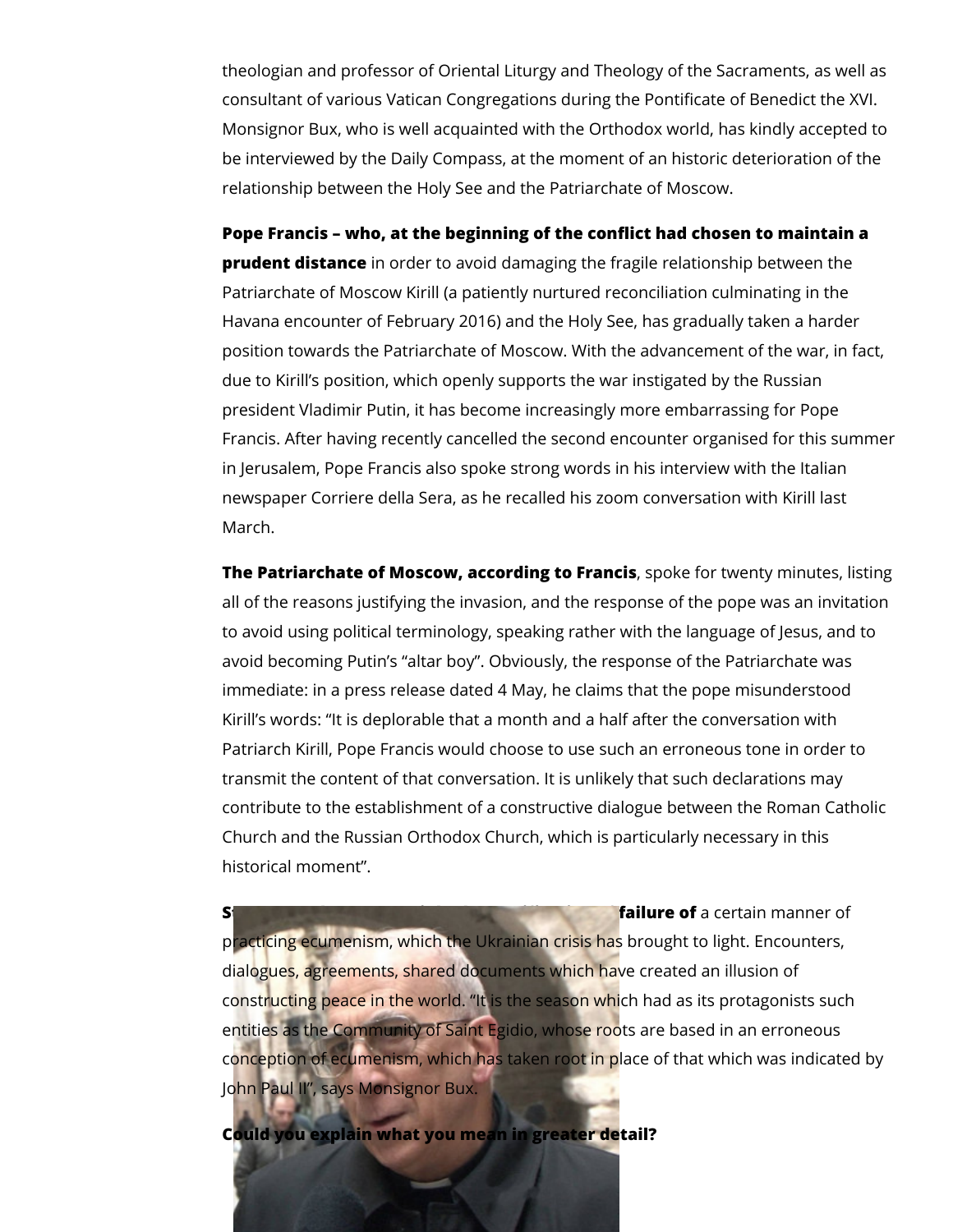We accepted the illusion that it would be possible to construct peace and unity between the various Churches by focusing on erasing their respective differences, with highly publicised encounters establishing accords and various declarations, almost all of which were based upon UN themes: peace, the environment, etc. The direction established by John Paul II, on the other hand, focused upon establishing the roots of various cultures and traditions in order to insist upon the unity in their common origin: Christ and His Gospel. It is these roots of the Latin, Greek and Slavic traditions that provide us with that necessary unity. For this reason, John Paul II, who was himself of Slavic origin, immediately understood and appreciated that movement of evangelisation which civilised the Slavic world, capitalising upon that missionary spirit which led the brothers Cyril and Methodius to spread Christianity in that area which until that point had been known as the Great Moravia, during the IX century. Not surprisingly, the Saints Cyril and Methodius, both monks, were chosen by John Paul II as co-patrons of Europe together with Saint Benedict, whose monastic movement was contemporaneously evangelising Latin Europe.

#### **John Paul II also dedicated an Encyclical to Cyril and Methodius . . .**

Yes, the *Slavorum Apostoli*, in 1985. And reading those words today, we find that they were prophetic: "Perfect communion in love preserves the Church from all forms of particularism, ethnic exclusivism or racial prejudice, and from any nationalistic arrogance" (no.11). A timely assessment, considering the present position of the Russian Orthodox Church. That which should be sought is the perfect communion of love, that unity which is "is a meeting in truth and love, granted to us by the Holy Spirit" (no.27). In order to reconstruct the Church's Catholicity, it is necessary to have the stories, traditions and cultures at the basis of the varying identities of all the Churches reunited in communion.

## **Pope Francis was decisive in his choice to correct Kirill for his use of political language, reminding him that the various Churches cannot be the State's altar boys.**

Yes, that's true. But he himself has spoken politically on other occasions. One is also the State's altar boy when one follows the waves of UN campaigns. It is not simply a question of which language to use: it is a question of attitude, substance, of the primacy which is given to Christ and His Gospel with respect to other worldly concerns.

#### **So, what should the Church do?**

The primary concern of the Church should be evangelisation, the proclamation of the Gospel of Christ which is an invitation to conversion: if you change your heart, you will